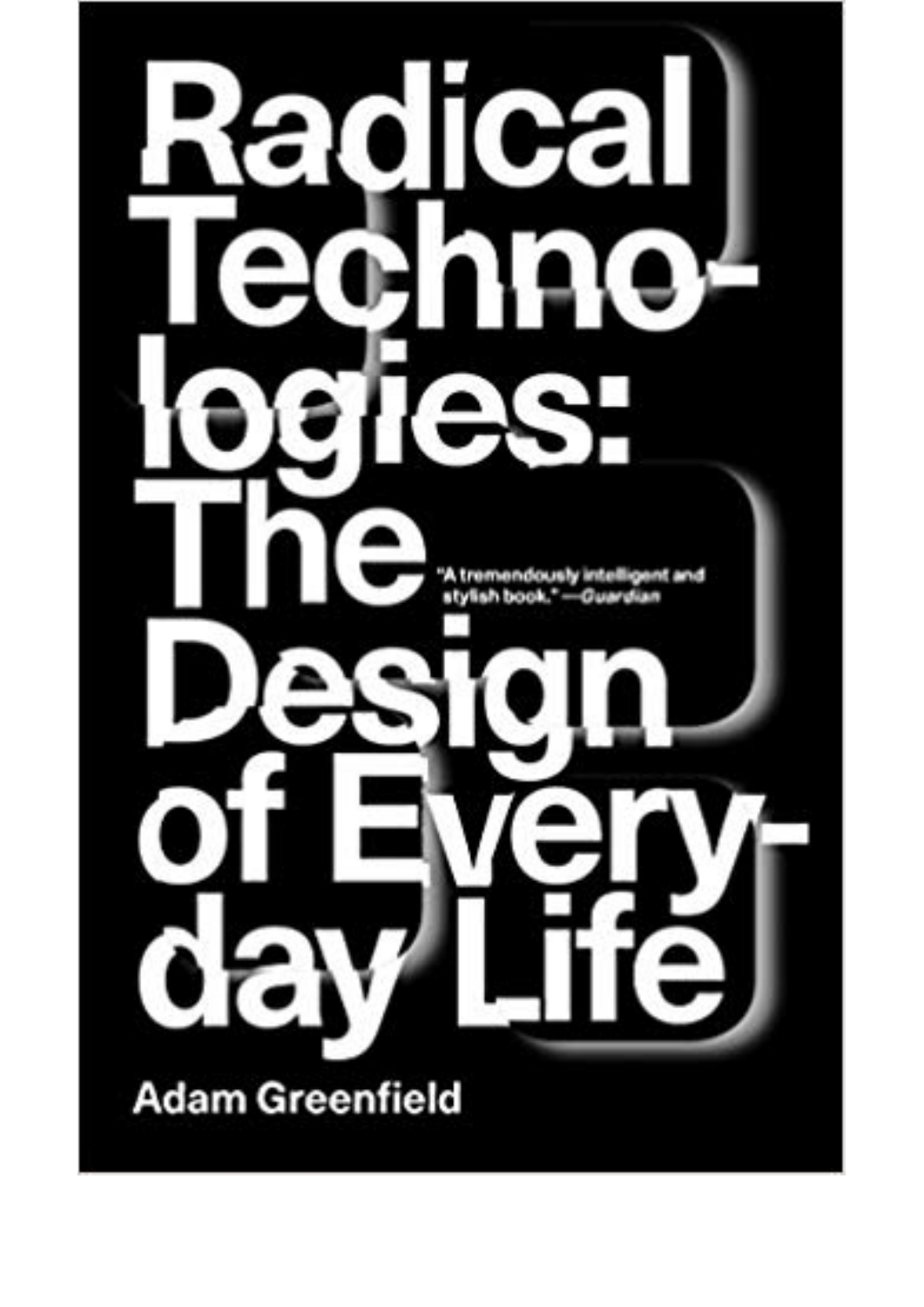*Adam Greenfield*

## **Radical Technologies: The Design of Everyday Life**

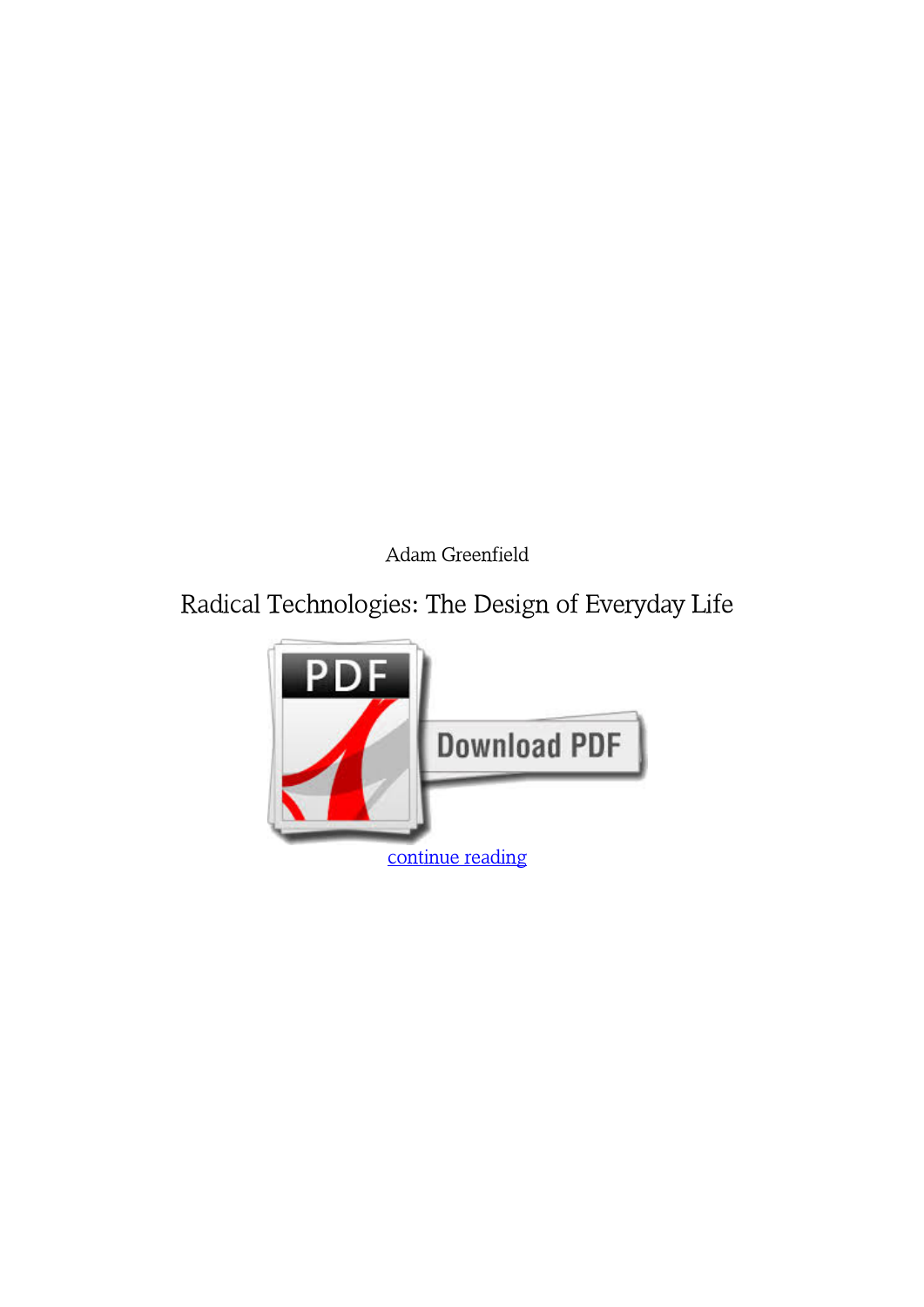A field manual to the systems that are transforming our livesEverywhere we turn, a startling fresh device promises to transfigure our lives. We already depend on the smartphone to navigate every part of our existence. In this urgent and revelatory excavation of our Info Age, leading technology thinker Adam Greenfield forces us to reconsider our romantic relationship with the networked items, services and spaces define us. It is time to re-evaluate the Silicon Valley consensus determining the near future. But at what cost? We're told that innovations—from augmented-fact interfaces and virtual assistants to autonomous delivery drones and self-driving vehicles—will make life easier, far more convenient and more productive.and offers ways to reclaim our stake later on. In answering these questions, Greenfield' Having successfully colonized everyday existence, these radical systems are actually conditioning the choices available to us in the a long time. How do they function? Who benefits from their adoption? What difficulties do they show us, as people and societies? And, even while, fiendishly complicated algorithms are working quietly in the backdrop, reshaping the overall economy, transforming the fundamental conditions of our politics and also redefining what it means to be human.s timely guideline clarifies the level and nature of the crisis we now confront — 3D printing promises unprecedented control over the form and distribution of matter, while the blockchain stands to revolutionize everything from the recording and exchange of worth to just how we organize the mundane realities of your day to day.



[continue reading](http://bit.ly/2Tge8Fv)

Techno-humanist tour de force, and left-brain companion to "Dark Mirror" I 1st met Adam Greenfield when he accepted an invitation to provide a guest talk at a computer systems conference I co-organized in '09 2009. His talk on what would later become known as "smart towns" was ahead of its time and (in my own mind) firmly placed him as today's urbanist, well within the tradition of Jane Jacobs but with a deep technology sensibility, as his later book "Against the Smart Town" revealed. In his latest publication he emerges as a true humanist, once again with a deep knowledge of the function of technology. The queries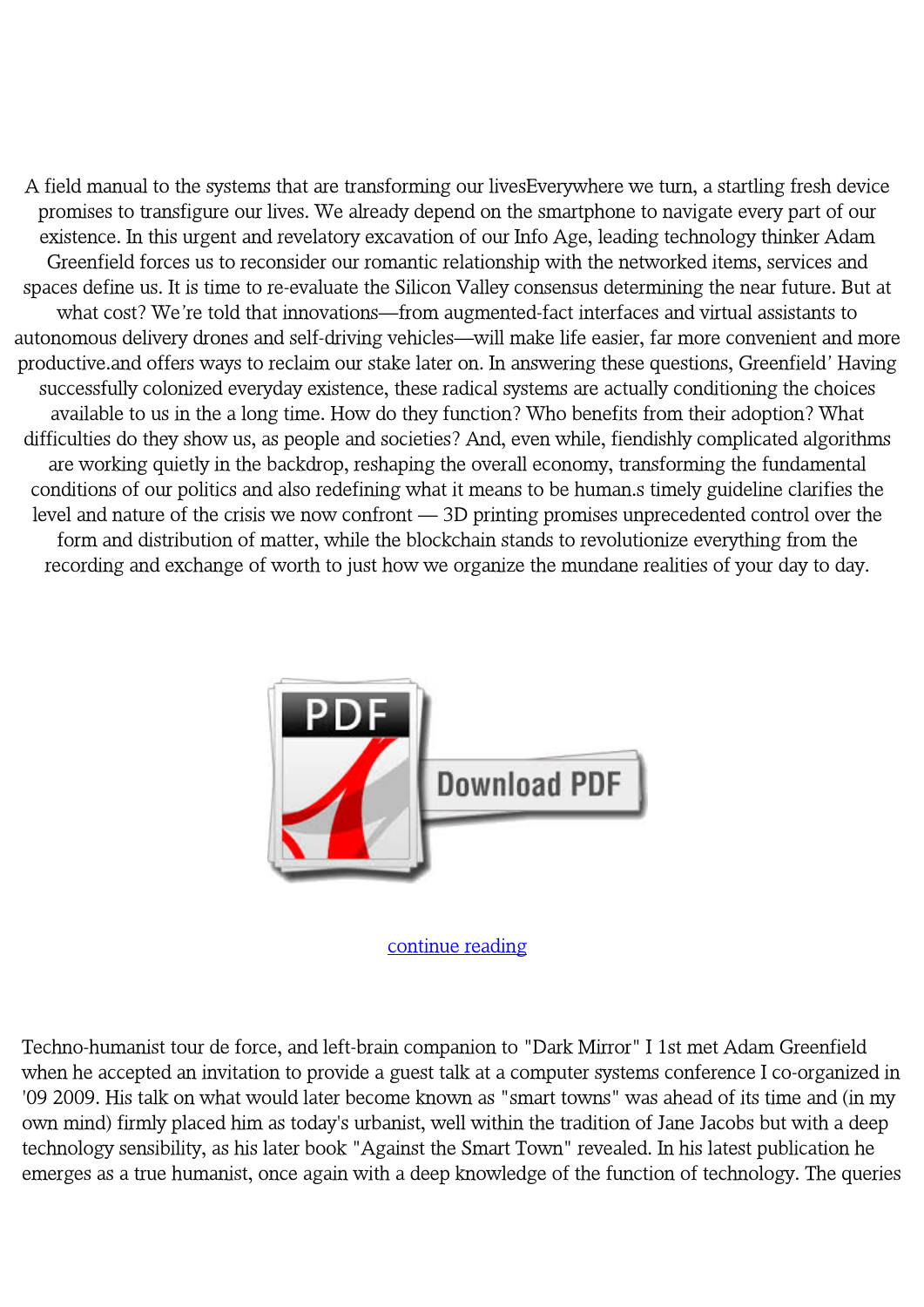he poses to the reader right here go well beyond urbanism, to an existential study of the friction between what we believe we are right here for and the precipitous acceleration towards a 100% technologymediated lifestyle.The essential message of the book is that mediation by extremely complex technology stacks has (at least) four pernicious effects. It erases the "wetware" versions of quotidian actions such as for example hailing a cab or clustering around a Television, which, though mundane, build social capital. The proven fact that the technology itself could possibly be "chaotic neutral" is hardly ever really resolved.The structure and attitude of this book is what sets it aside.g. And if therefore, did they really conclude that a upcoming embodying those dangers was one worth pursuing?And it removes the assumption of an underlying shared reality, in a dark, Gibsonian-dystopia sort of way. (It really is in these lines of argument that Greenfield's intellectual heritage as an urbanist comes through most obviously. Yet we generally have no idea whose values or factors underlie the distinctions between the choices presented for you and those shown to me.Socioeconomically, this means (for instance) that Google Real estate defaults to using OpenTable for making restaurant reservations, which diverts money from the restaurant to the service yet appears frictionless to the buyer; Google Maps presents Uber as a frictionless transportation option alongside generating or transit, to the exclusion of other choices; and so on, showing how attention, culture, and dollars are subtly steered in particular directions, for ends usually opaque to the very users they state to serve.Politically, one could not hand an authoritarian government an improved tool to divide and control its subjects..And for an excellent right-brain companion to the book, watch the British Television series "Dark Mirror". that this solution can be arrived at algorithmically, via the functions of a technical system furnished with the proper inputs; and that solution is something can end up being encoded in public areas policy, once again without distortion. Understanding the realities of the things that we are dependent on is constantly an eye opener.Rapidlyused and soon-to-be-ubiquitous technologies seem to fall into two categories: those that are ostensibly well-intentioned but whose use used falls ludicrously brief of their primary aims, and those that are banal but potentially dangerous if "weaponized" by immoral actors (with which history is definitely replete).Greenfield wraps up with a caution and a call to action. Cryptocurrencies, or more specifically "smart agreements" and their derivatives Distributed Autonomous Institutions (essentially virtual corporations run completely by algorithm), obscure rather than clarify their networks of ownership and power and can be found in a vacuum oblivious to human being foibles. Robotics are being created apace in Japan never to assist humans, but to replace them in such human-centric roles as treatment assistants for the aged. This should be right up the author's road, but he gets distracted by the "stupidity" of everybody associated with the DAO hack. In every, Greenfield asks, did the creators of these technologies think through the dangers connected with developing and deploying them?) whose functions may be benign or also banal when they 1st appear, but can rapidly and almost invisibly be placed to make use of to subvert our person or societal goals, and even to move those goalposts.The lament of the book is that it generally does not have to be in this manner.) And all too often when technologists attempt to deploy technology to serve rather than supplant social interaction, it has the aftereffect of using technology to "paper over" social inequities and friction instead of wanting to eliminate them. The patterns of smartphone use (to mention just decreasing technological manifestation of Greenfield's problems) are just the opposite: receiving the notification of a note or a call tends to cause an immediate cultural disruption, and the concept of shared public existence suffers as a result. You and I discover different features on Google Maps, receive different prices and recommendations from Amazon, are shown different news headlines, and even though we may become occupying the same space simultaneously, we're each simultaneously in two different "someplace elses". "Sensitive technical deployments" of technology are a lot more than possible, such as an app that uses facial recognition and Search on the internet to softly remind those folks with bad recollections of a colleague's name at a cultural function, smoothing out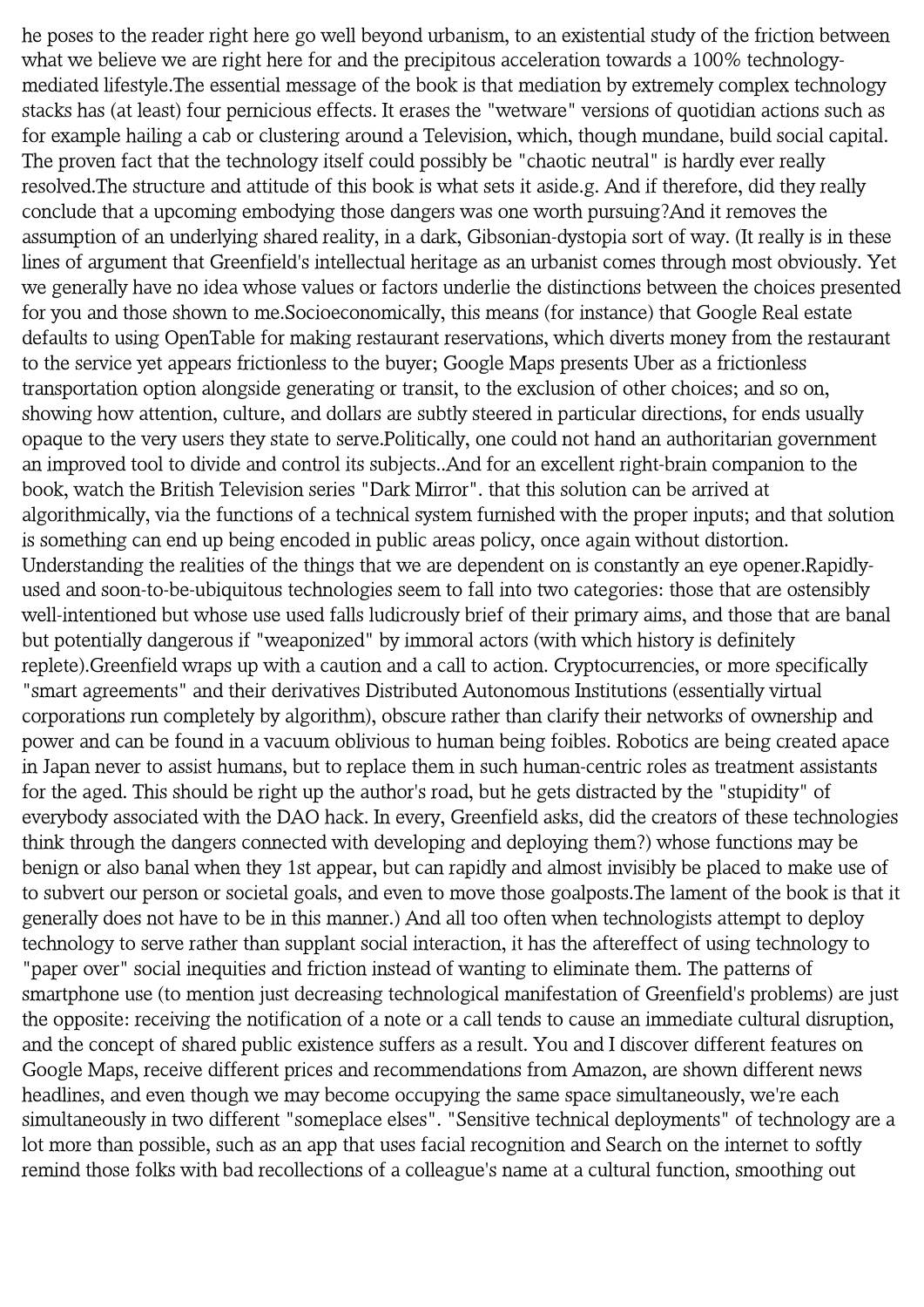cultural friction rather than creating social isolation. Therefore digital fabrication, once conceived in an effort to end scarcity, becomes a narrow channel for folks to obtain issues the marketplace cannot provide, because they are either bespoke or unlawful. The warning can be that we should assess a technology not based on what it was intended to do, however noble, but only on the basis of what it is observed to do used, and how quickly it really is rechanneled to entrench existing power structures to the detriment of you and me. (Or in the words of cyberneticist Stafford Beer, "[the] purpose of something is what it does.") The decision to action takes the proper execution of presenting four visions of possible technology-mediated futures, the extremes of which are not as well dissimilar from those sketched in the unrelated novella "Manna", as a proactive approach to the reader: "...people with remaining politics of any stripe absolutely cannot allow their eye to glaze more than when the topic of conversation turns to technology, or in any way cede this terrain to its existing inhabitants, for to take action is to surrender the commanding heights of the modern situation."Although occasionally the author's tone of voice crosses over in to the overtly polemical, the book as a whole can be an informed tour de force that needs to be required reading not merely for anyone functioning at the technological frontier, but also for anyone who would like to understand the opportunities we are potentially leaving on the table by allowing the sociable infiltration of those technologies to develop untrammeled. Indeed the "clever metropolitan areas" and "Internet of issues" credo appears to be that there is "only one common and transcendently correct option to each identified specific or collective human want; Thought provoking I had recently been rethinking a few of the dependencies of my entire life, technologically anyway. It litters the socio-technical landscape with technological ingredients (in the form of code libraries, e. It conveys the core concepts of every technology, the vision of its proponents, social and political implications, and also the ways it might either fail to catch on, or the ways it might go wrong. Without strictly becoming for or against any particular technology or advancement, it offers us the tools for making our own assessments, for measuring these tendencies against our very own values, expectations, and fears. It's very much of the Trump era: people are either intelligent and good (and on the left, in this particular case) or dumb and evil (and on the right). This cannot be solved by thermodynamics because it relies on social (not statistical) inequality. Self-Limited Technically, this book is very good - in places the emphasis seems just a little off, suggesting that the author's understanding isn't quite right, yet I didn't notice an individual major blooper. It gives a useful, critical assessment of many (no biotech for reasons uknown) upcoming tehcnologies. Nevertheless the author raises some reputable questions and worries about where our latest technologies are taking us. I came across this book tough to read. This is clarified in the ultimate chapter which exorts those on "the left" to be more associated with new tech.Maybe this explains some of the presentation, which is a little tribal.I think about this to be a critical book for anyone who wants to better understand a few of the key technological tendencies of our time, their impacts, and methods we may still be able to shape more positive outcomes. Devices that do weird, sometimes amazing, often dumb items, exactly like their creators. For instance, the way a blockchain relies on marketplace forces (greed) to provide distributed security is usually a neat twist that raises queries about how exactly it can be used in other applications. It's an excellent contrast to the hype-driven content (both hopelessly optimistic and pessimistically dystopian) you often discover about these topics. Machine learning algorithms that could help predict where and by whom crimes may be committed are rather being deployed in China to encumber citizens with a "karma points" system which will determine access to virtually all social goods and services--eerily similar to the fictitious one in "Nosedive", Season 3 Episode 1 of "Black Mirror". My only stage of minor criticism relates to the book's structure, which is split into chapters that deal with specific technologies one at a time. I found this publication to be both illuminating and terrifying. It's not unusual to see some aspect of a technology being derided when utilized by the proper, then praised when utilized by the still left. It further divides haves from have-nots.And that's a pity, since when we get to the debate on artificial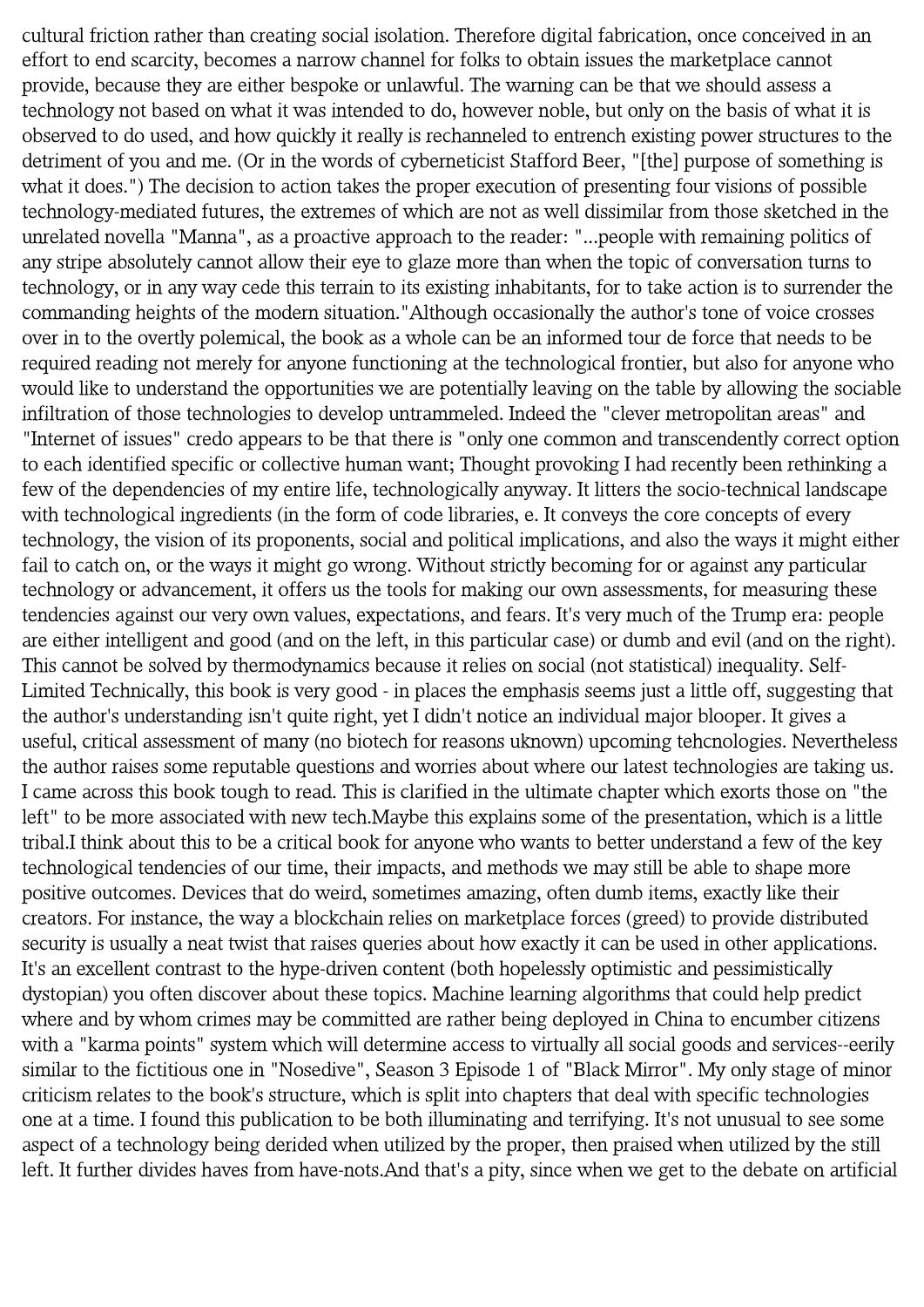intelligence this simplistic binary division between great and evil obscures the idea that we're creating pictures in our own likeness.This insufficient empathy for the (real and imagined) other is a pity because apart from the lazy caricatures - the author misses some interesting points. And we've managed regardless of the current political disaster in the USA - to be friends with this (with one another) for millenia. The solution to many legal issues with AI (and, of course, the foundation of many more) could come from recognising that they are mirrors of our own, imperfect selves. Important reading for citizens of our digital age Good outline and appraisal of a range of the latest digital technologies, from artificial intelligence to blockchain and more. Importantly, goes beyond the all-to-common boosterism to critically consider the true potential of these technologies, highlight their interpersonal impacts and determine potential issues for citizens and policy makers. Full of wonderful insights. As a developer and an educator Full of wonderful insights. As a developer and an educator, I came across this useful on many amounts. Greenfield takes on the problems of our age that deserve instant, intense reflection and analysis. Where are our current leading technology taking us? I couldn't work out who was the target audience. Tone seemed relatively melancholy and very academic as if it was created to the author's very own peers, and I was just getting half the discussion.For most of the publication, though, I was a little confused. Often the technology creators themselves have no idea how their inventions will be utilized. Privacy may be one of our sacrifices. Sorry, there aren't any warm fuzzy emotions here. A terrific publication that strikes a wellconsidered balance between your real political potential offered by new systems on the one hand, and the countless (institutional, ideological, technological) limitations they encounter when interacting both with one another and with the world around us on the other..In short, we have invited companies, standards bodies, and potentially malicious hackers to intervene in the "innermost precincts of our lives", perilous precisely because those activities are so banal we're not susceptible to worrying about who is observing or intermediating them. A terrific book that strikes a well-considered balance between the genuine . Greenfield writes with enthusiasm, eloquence, and huge knowledgeability about these topics, in language that is available and engaging without sacrificing nuance or complexity.The book is divided into chapters by technology. This helps it be harder for the publication all together to build a real feeling of momentum or develop a single solid argument, while also (unavoidably, I believe) yielding a sense of repetitiveness on occasion. Once you're about 20 webpages in though, you'll quickly latch onto Adam Greenfields tone and cadence and value the publication for what it really is - a detailed/nuanced breakdown on core technologies such as the smartphone, IoT, AI that's therefore thoughtfully conveyed that the simple act of deliberately eating each chapter will broaden your understanding and perspective on each one of these game-changers. A critically important book, a guide for our time This book is a a fantastic field guide to the sometimes mysterious technologies that are either already an integral part of our lives or stand a chance of being integral soon, visibly or invisibly." Yet data is hardly without biases, you start with the decision of what data to get and how exactly to taxonomize it, and actually in the best-intentioned instances, can be misused following the reality, as happened when occupying German forces "weaponized" Dutch identity-card data to look for those of "unwanted" ethnicities and races (and the Trump administration aims to do with DACA registrations). Each follows a similar pattern: a good, nontechnical primer, arguments showing the way the right will abuse things (or has recently), a discussion of the way the still left can't quite use this to advantage, and the final outcome that we are all doomed. Just how that he deconstructs our items - going backwards for us. Anyway, this book is normally interesting and thought-provoking. Better than I thought it was going to be Initially I had my doubts with this one - I mean, after all, who could the mark audience be for a bookish publication (told in a rather erudite manner) spotlighting some of today's most transformative technologies and how their inevitable growths and evolutions will continue to drastically the world for better and even worse? But these are small quibbles about a significant book that comes strongly suggested. If you have ever found yourself left out